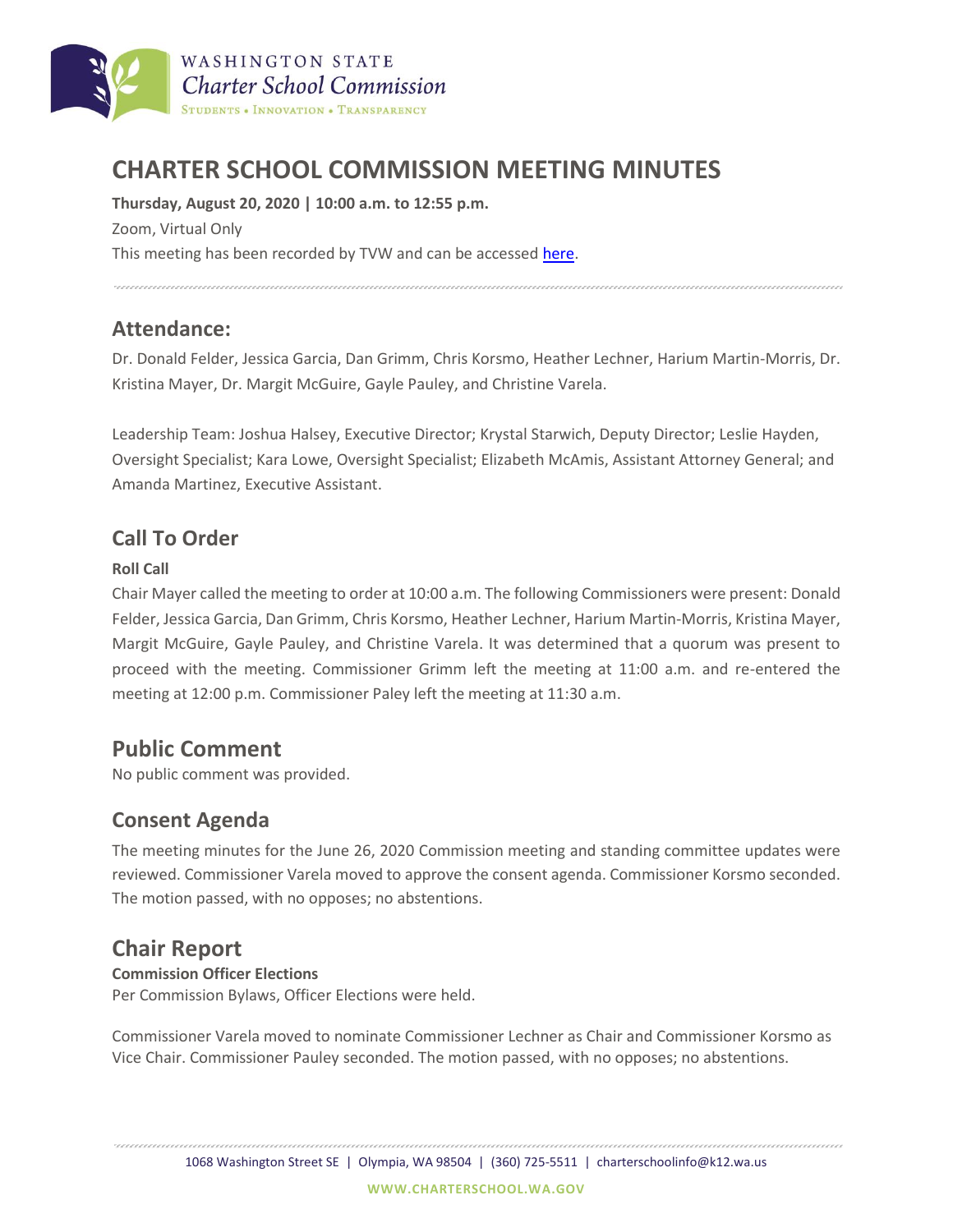Commissioner Martin-Morris moved to nominate Commissioner Mayer as Commissioner-at-Large. Commissioner McGuire seconded. The motion passed, with no opposes; no abstentions.

#### **Standing Committee Reminder**

Chair Mayer provided a reminder that standing committee reassignments will take place at the September Commission meeting.

## **Executive Director Report**

#### **General Updates**

Executive Director Halsey provided COVID-19 updates. Commission staff continue to work with the currently operating and planning year schools to provide guidance and be a resource during this time. Executive Director Halsey is in direct contact with Office of Superintendent of Public Instruction (OSPI) and Superintendent Rekydal to receive updates in real time. The oversight team will work closely with the schools on their reopening plans. Commission staff will be furloughed one day per week for the month of July as a result of the Governor and Office of Financial Management (OFM) directive for agencies.

Executive Director Halsey provided an update on the three planning year schools. The Oversight Team has been conducting monthly meetings and onboarding learning sessions for these schools.

Executive Director Halsey provided an update on the Summit Public Schools Washington Special Education Enforcement Action. Based upon an outside investigation and Summit's response to the Notice of Perceived Problems, corrective action was issued on February 28, 2020 for being out of compliance with the Individuals with Disabilities Act (IDEA) and Free Appropriate Public Education (FAPE). Summit submitted an updated corrective action plan to the Commission on May 13th. Commission staff met with Summit personnel on May 19th, May 26th, and June  $19<sup>th</sup>$  to discuss the updated plan and to clarify outstanding questions. These questions have been clarified and the plan is close to being approved. Once approved, monitoring of the corrective action plan will begin.

# **Annual and Biennium Budget Discussion and Consideration**

Executive Director Halsey provided an overview of the agency's budget. This update included fiscal year 2020's budget to date for informational purposes, fiscal year 2021's proposed budget and 2021-2023 biennial budget for consideration.

Chair Mayer moved to adopt the 2021 fiscal year expenses and 2021-23 agency biennium budget as presented. Commissioner Garcia seconded. The motion passed, with no opposes; no abstentions

# **Charter School Performance Update**

#### **School-Specific Goals Update and Overview**

Leslie Hayden, Oversight Specialist, provided an overview of operating schools' 2019-20 school-specific goals. Due to COVID-19 and to further integrate educational equity work at the school level, schoolspecific goal guidance and development has been updated for the 2020-21 school year. Ms. Hayden presented this guidance.

#### **Transitional Kindergarten Update**